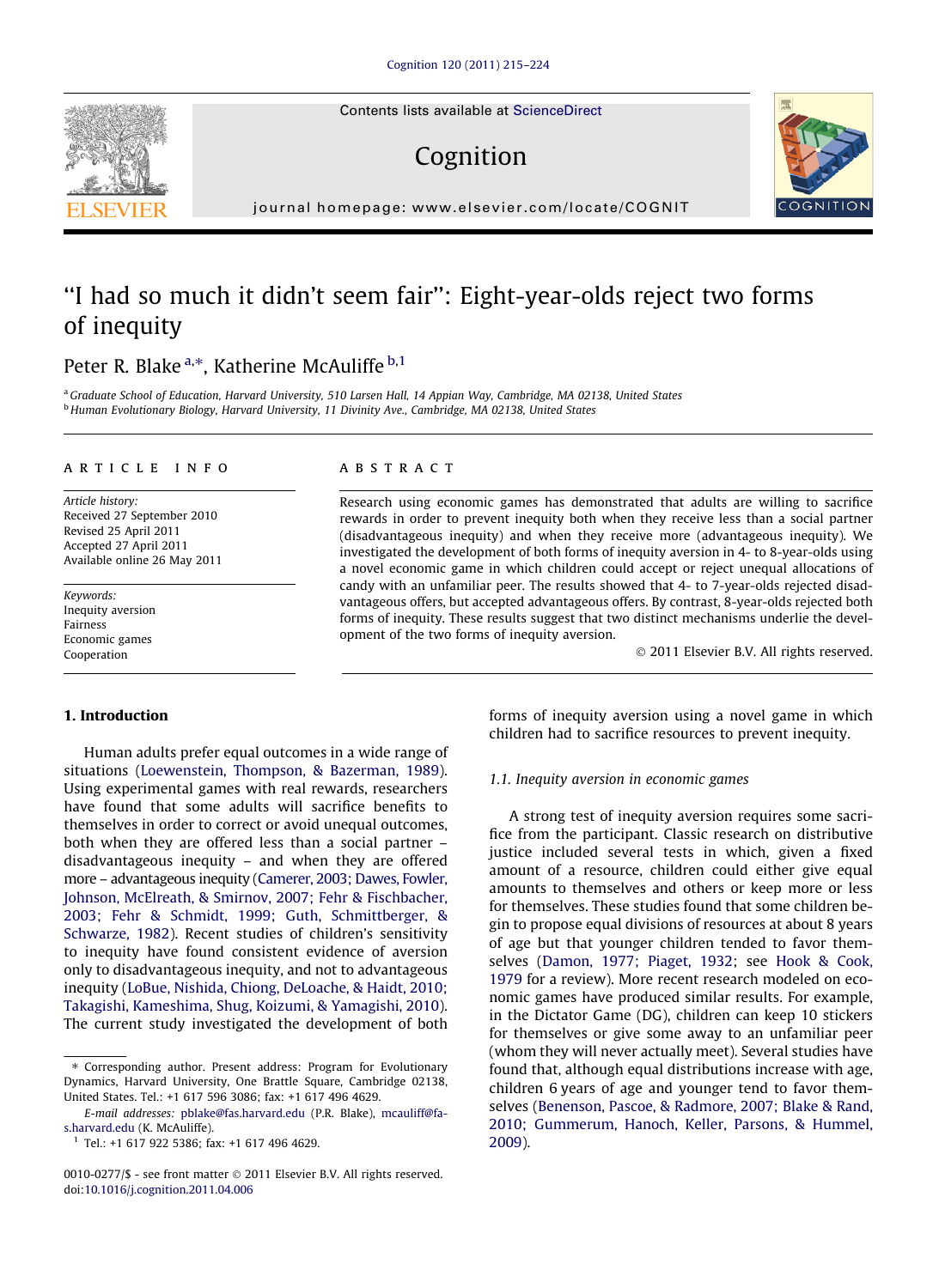Other games have used a forced choice method to assess children's responses to specific forms of inequity. In a common game, children must chose between an advantageous allocation (two candies for me and none for you) and an equal allocation (e.g., one candy for me and one for you). Thus, in choosing the equal alternative, children would have to sacrifice one candy, but they would receive some candy in either case. The results from these studies varied primarily depending on recipient. Children between 3 and 6 years of age were more likely to choose the equal option when the recipient was an adult researcher [\(Thompson, Barresi, & Moore, 1997](#page-9-0)) or a friend [\(Moore,](#page-8-0) [2009](#page-8-0)). However, when the recipient was a peer who was not a friend (as identified by the participant) or was a stranger, children chose the advantageous option [\(Moore,](#page-8-0) [2009](#page-8-0)). In a similar study, children younger than 8 years of age chose the advantageous option regardless of the recipient ([Fehr, Bernhard, & Rockenbach, 2008](#page-8-0)). By contrast, 8-year-olds preferred the equal option about half the time when the recipient was identified as a member of their classroom but only 12% of the time when the recipient was a member of a different classroom. In sum, when advantageous distributions are possible between oneself and an unfamiliar peer, children tend to favor themselves even at 8 years of age. On the other hand, when the distribution will be shared with a friend or an adult, they are more likely to share equally.

Another kind of economic game, the Ultimatum Game (UG), has been used as a test of inequity aversion, although more sophisticated perspective-taking skills are involved [\(Takagishi et al., 2010\)](#page-9-0). Here, one player proposes a division of 10 resources such as stickers or candy, but the recipient (or responder) can reject the offer such that neither player receives anything. Thus, recipients face a forced choice when the offer is unequal: they can accept the inequity or reject it and achieve an equitable outcome of zero for each player. However, in the UG, rejections may be motivated by a desire to punish proposers who make unequal offers rather than by a simple aversion to inequity. Although some UGs have used hypothetical rewards with children ([Murnigham & Saxon, 1998](#page-8-0)), the most convincing games are those where children must reject a real reward such as candy in order to achieve equity. In one faceto-face UG, about half of the children (mean age: 5;6 years) who received a disadvantageous offer rejected it ([Takagishi](#page-9-0) [et al., 2010](#page-9-0)). In the same study, only four children received an advantageous allocation, and they all accepted it. In a modified UG, 9-year-olds played with familiar peers from a summer camp and received money based on points from the game ([Sutter, 2007\)](#page-9-0). Here, the proposers were also limited to two choices, one of which favored themselves (8 for the proposer, 2 for the recipient). When proposers selected an alternative that favored the recipient (2 for the proposer, 8 for the recipient), 23% of the recipients rejected these advantageous offers, preferring nothing over an unequal outcome [\(Sutter, 2007](#page-9-0)). However, given the structure of the game, recipients may have been motivated to reject the advantage in recognition of the unfair options the proposers faced.

In sum, there is scattered evidence that children will reject both advantageous and disadvantageous inequity at

different ages and under different circumstances. However, in most of previous research, inequity aversion was not the focus. Dictator Games assess generosity and altruism and Ultimatum Games test strategic responses to the proposer's intentions. The other forced choice games test preferences for equality, but are difficult to interpret as direct evidence of inequity aversion. For example, children may choose a 1–1 option over a 2–0 option out of a belief that everyone should get something in the game. If they were truly inequity averse, children would also choose 1–1 over a 2–1 option, but that alternative was never presented. To our knowledge, no direct tests of inequity aversion exist in the developmental literature where children must pay a cost to avoid inequity.

#### 1.2. Anonymity and indirect reciprocity

A second issue with existing economic games concerns the relationship between the players. In most of these games, children play against an unknown peer that they do not actually meet. This anonymous design eliminates any expectations of eventual reciprocity by the peer and also minimizes proposers' concerns about their reputation [\(Nowak, 2006; Nowak & Sigmund, 2005](#page-8-0)). However, as other researchers have noted, real life interactions are mostly face-to-face and reputation is commonly a concern [\(Dreber, Rand, Fudenberg, & Nowak, 2008\)](#page-8-0). This is particularly true during development when children have few anonymous interactions and are almost always being watched by adults. In addition, children may find it easier to accept inequity when the recipient is not present and is unknown. In face-to-face interactions, some forms of inequity make children visibly upset. For example, in [Lobue](#page-8-0) [et al. \(2010\)](#page-8-0) pairs of 3-, 4- and 5-year-olds were given an unequal allocation of stickers by an experimenter. The spontaneous emotional reactions of both children (the child who received more and the child who received less) were coded on a five point scale, from clearly unhappy to clearly happy. The results revealed a significant aversion to disadvantageous inequity at all ages and a significant positive reaction to advantageous inequity. Watching a peer enjoy a larger reward may make it more difficult to accept a disadvantageous offer. By contrast, when preschoolers receive a larger reward in front of a peer, they are content with this advantageous inequity ([Birch &](#page-8-0) [Billman, 1986; LoBue et al., 2010\)](#page-8-0).

In the current study, we introduce a novel game for children, the Inequity Game, where participants could either accept an unequal offer or reject it while facing the recipient. Children were partnered with an unfamiliar peer and played the game while parents and others watched.

This game was similar to a forced choice mini-UG done with adults and older children in that the decision maker could either accept an unequal outcome or reject it so that both players received zero ([Sutter, 2007; Falk, Fehr, &](#page-9-0) [Fischbacher, 2003](#page-9-0)). We built a game toy appropriate for preschoolers with an intuitive mechanism for accepting and rejecting offers such that the consequences of decisions were obvious [\(Fig. 1\)](#page-2-0). The allocations of candy were presented by an experimenter in order to ensure that the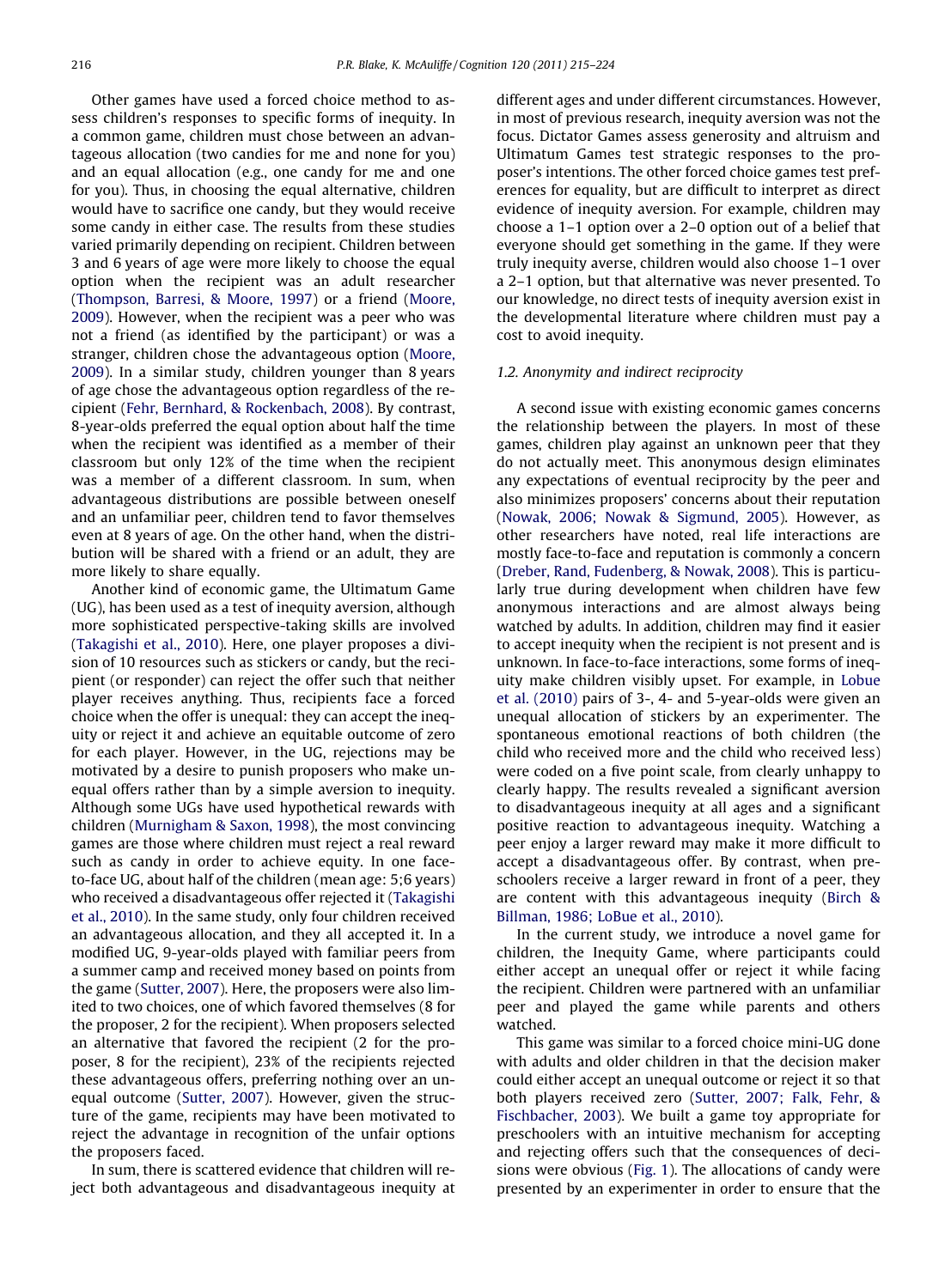<span id="page-2-0"></span>deciders were not responding to intentions of the other player, i.e., negative reciprocity [\(Blount, 1995; Falk &](#page-8-0) [Fischbacher, 2006\)](#page-8-0).

Our method allowed us to compare children's responses to equal offers (1–1), offers advantageous to the decider (4–1) and offers disadvantageous to the decider (1–4). We anticipated that this intuitive, face-to-face game would increase the likelihood that children would reject an offer that was disadvantageous to themselves. More specifically, in the disadvantageous inequity condition (DI), we predicted that children would forego a modest reward for themselves given that its acceptance meant that their peer would obtain a greater reward. By contrast, in the advantageous equity condition (AI) we predicted that most children would accept the larger reward for themselves. In addition, the handle-pulling mechanism of the apparatus allowed us to measure children's reaction times for different kinds of offers. Reaction times offer insight into the decision making process, and this is the first study to capture this measure for children in an inequity task. We did not have specific predictions for the reaction time results, but use this measure to assess the possible cognitive mechanisms that underlie children's decisions when faced with inequity.

#### 2. A novel test for inequity aversion in children

#### 2.1. Method

#### 2.1.1. Participants

Children 4–8 years of age were recruited in public parks in Boston and surrounding towns. Parents were told that participation was voluntary and that their children would receive candy in the game. Those who consented were brought to a testing area – a portable table with the game apparatus. The majority of the children who participated was Caucasian. For each session, two unfamiliar children, similar so far as possible in terms of age and height, were



Fig. 1. Apparatus. Children sat face-to-face with one, the decider, controlling the two handles. Pulling the green handle caused the trays to tip outward, dropping the candies into the bowls for each player. Pulling the red handle caused the trays to tip inward, dropping the candies into the center bowl for rejections. (For interpretation of the references to color in this figure legend, the reader is referred to the web version of this article.)

paired and assigned to the decider and recipient roles. A total of 178 pairs was tested in one of two conditions: disadvantageous inequity (DI),  $N = 86$ , 41 females; age range:  $4;0-9;1$ ; and advantageous inequity (AI),  $N = 92$ , 54 females; age range: 4;0–8;11. Sessions were videotaped if the parents gave consent (92% of sessions).

#### 2.1.2. Procedure

The decider and recipient sat face-to-face at the game apparatus (Fig. 1); an adult allocated candy on trays designated for each child. For each session, the children were assigned to one role: the decider, who could accept or reject the allocation of candy, and the recipient, who played a passive role. Children only played one role in the game and participated in only one condition (DI or AI). Having the experimenter allocate the candies focused children's attention on the unequal amounts so that deciders would not reject in order to punish the partner for making an unequal offer, as is the case in the Ultimatum Game.

The experimenter explained the game to the children and demonstrated the apparatus. The decider could pull one of two handles on each trial: a green handle to accept the offer – this tilted the trays toward each child so that the candy fell into their respective bowls; or a red handle to reject the offer – this tilted both trays to the middle so that the candy dropped into a covered bowl and ''nobody gets the candy.'' The experimenter demonstrated how the handles worked with two trials, each with one candy on both trays. The experimenter pulled the green handle on the first demonstration trial stating the outcome to the children – ''you each get one candy'' – and pulled the red handle on the second trial stating – ''no one gets candy.'' The children were then given three practice trials to ensure that the decider understood how each handle worked. For the practice trials, the experimenter placed different allocations of candy on the trays and prompted the decider by asking, ''which handle do you want to pull?'' The allocations were (a) 1 candy each  $(1-1)$ , (b) 0 for the decider and 1 for the recipient (0–1; disadvantageous), and (c) 1 for the decider and 0 for the recipient (1–0; advantageous). The decider's actions in these trials were spontaneous and not re-enforced. The purpose of the practice trials was to familiarize the deciders with how the handles worked. Thus, if a child never pulled one of the handles (either green or red), an additional 1–1 trial was added and the experimenter prompted the child to pull the handle not used ''just to see how it works.'' For each of the practice trials, and all experimental trials, the experimenter stated the outcome of the decision – e.g., ''You (decider) get one candy and [recipient's name] gets none.''

Between trials, the experimenter placed a flat stick across the trays while allocating the candies. Children were told that they should wait for the experimenter to lift the stick before pulling one of the handles. This procedure marked the start of a trial and was used for coding reaction times (described below). Parents and others watched the game, but prospective participants were told that they could not watch the game so that it would be a surprise.

Children in each condition received two blocks of trials with six trials in each: an equity block and an inequity block. The equity block, consisting of one candy each for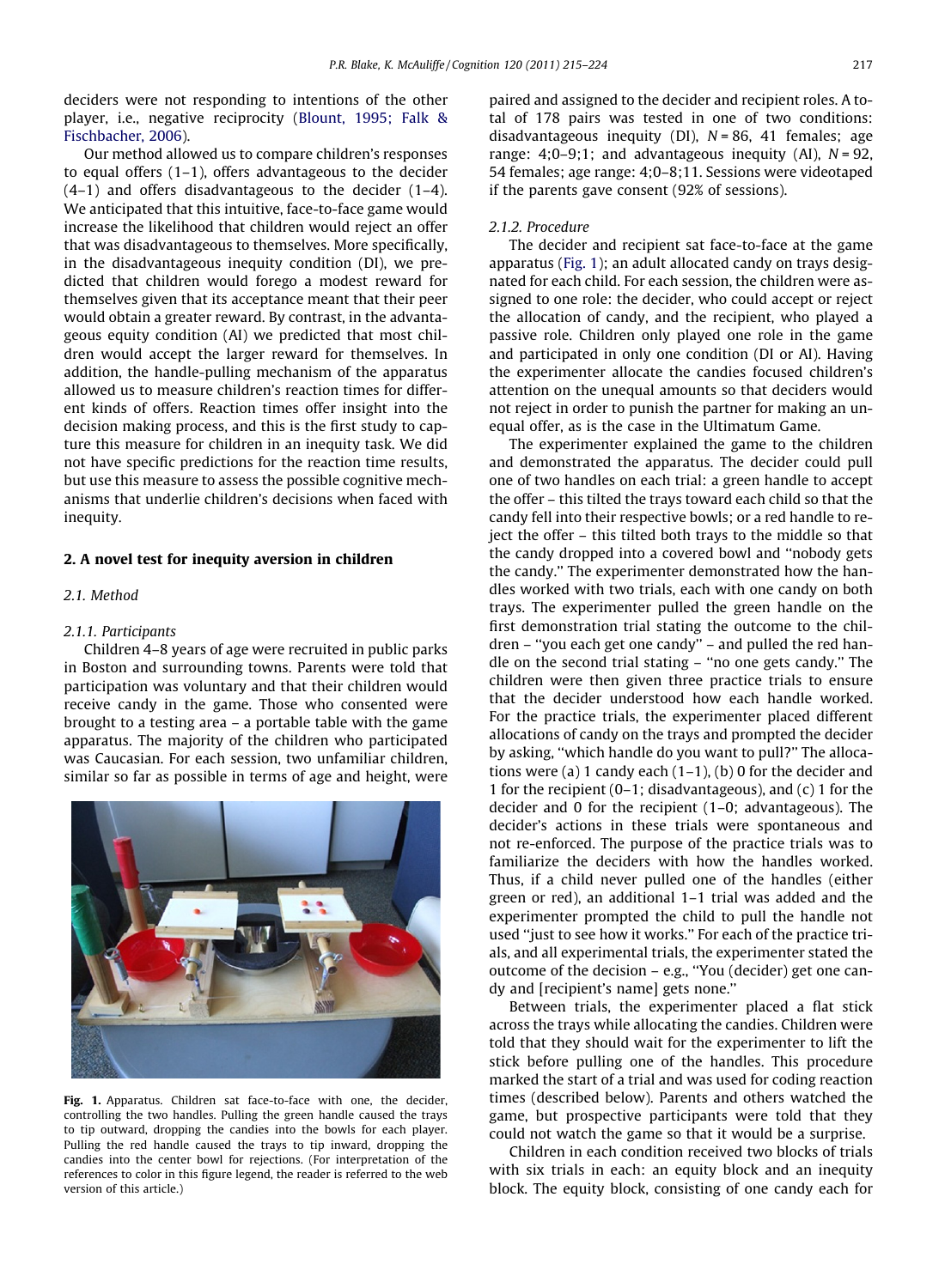the decider and the recipient  $(1-1)$ , was used to control for any general tendency children might have to reject allocations. The inequity block was different for each condition. In the DI condition, the inequity trials consisted of 1 candy for the decider and 4 for the recipient  $(1-4)$ ; in the AI condition, the inequity trials consisted of 4 for the decider and 1 for the recipient (4–1). For both conditions (DI and AI), the order of the equity and inequity blocks was counterbalanced across pairs of players within each age group. During the game, accepted rewards accumulated in bowls visible to both players. At the end of the game, the players received the candy that had accumulated in their respective bowls.

Pilot testing revealed that some children had preferences for different colors of the candy used (Skittles®) and would sometimes reject offers because they did not like that color or flavor. Rather than use only the color that the decider liked, which the recipient may not have liked, we blindly pulled the candies from a bag throughout the session. This random selection was the same in all conditions. Thus, we expected some level of rejections for both equity and inequity trials, but this noise would be consistent in both blocks. We used six trials per block to ensure that differences between the blocks could be detected above the noise.

#### 2.1.3. Coding

The decider's action on each trial – accept or reject – was coded in the field by the experimenter. The actions were entered into a spreadsheet and the first author checked the codes against the videos. Videos were available for 92% of the sessions. The practice trials were also checked for 90% of the sessions – some videos did not capture the practice trials.

For the experimental trials, a reaction time analysis was performed using Interact v.9. Research assistants coded the beginning and end of each trial. Each trial began when the experimenter lifted the stick which held the trays in place between trials and ended when the decider began to pull the handle which resulted in the decision to accept or reject. Occasionally, the decider was distracted or appeared unsure of when to start and the experimenter prompted the child to ''pull one of the handles.'' In these cases, the verbal prompt was used as the start of the trial. On trials when the decider touched one handle and then changed his or her mind and pulled the other handle, the pull that resulted in the final action was used as the end of the trial. The research assistants also recorded the action (accept or reject) for each trial and checked these codes against the main data spreadsheet.

Two research assistants each coded about half of the videos. As a reliability check, 20% of the videos were randomly selected for double coding. The average trial duration from each coder was 1.99 and 2.06 s, respectively, an average difference of less than one tenth of a second per trial. The intraclass correlation coefficient for these data was .989,  $P < .001$ , indicating strong consistency between the coders. The accept/reject codes were 100% in agreement, which is not surprising given that this was the second verification of those codes.

# 2.2. Results

For each decider, the number of rejections in each block of trials (range =  $0-6$ ) was summed for a withinsubject measure. All tests of significance reported are two-tailed and effect sizes were calculated using partial eta-squared  $(\eta_p^2)$ . For each condition, we carried out a 3-way ANOVA of Age (five groups)  $\times$  Trial Type (equity or inequity)  $\times$  Order (equity block first or second). We also carried out ANOVAs for each condition to assess four other variables: Gender and three sibling variables (Any, Younger, Older). These were 3-way ANOVAs of Age  $\times$  -Trial Type  $\times$  Gender, for example. None of the four variables, or any interactions with them, was found to be significant in any of the analyses and are therefore not reported below.

#### 2.2.1. Disadvantageous inequity

Results for the DI condition are shown in Fig. 2. Inspection of Fig. 2 shows that irrespective of age, children rarely rejected equitable (1–1) allocations. Rejection of inequitable (1–4) allocations was more common and increased with age. The ANOVA confirmed main effects for Age (*F*(4, 76) = 7.74, *P* < .001,  $\eta_p^2$  = .29), Trial Type (*F*(1, 76) = 164.53,  $P < .001$ ,  $\eta_p^2 = .68$ ), Order ( $F(1, 76) = 4.65$ , F = .034,  $\eta_p^2$  = .06), and a significant interaction of Age  $\times$  Trial Type (*F*(4, 76) = 6.50, *P* < .001,  $\eta_p^2$  = .26). Tests of the simple effect of Trial Type for each Age (using a Bonferroni adjustment) showed that children rejected significantly more inequity than equity trials at all ages: 4-year-olds  $(F(1, 76) = 9.15, P = .003, \eta_p^2 = .11);$  5-year-olds  $(F(1, 76)$ = 39.61, P < .001,  $\eta_p^2$  = .34); 6-year-olds (F(1, 76) = 15.98,  $P < .001$ ,  $\eta_p^2 = .17$ ); 7-year-olds  $(F(1, 76) = 68.22, P < .001$  $\eta_p^2$  = .47); and 8-year-olds (F(1, 76) = 45.61, P < .001,  $\eta_p^2$  = .38). In addition, post hoc tests for the interaction of Age and Trial Type revealed no significant differences between ages for the 1–1 trial type,  $F(4, 76)$  = 1.35, but a significant increase in rejections with age for the 1–4 trial type,  $F(4, 76) = 8.17$ ,  $P < .001$ ,  $\eta_p^2 = .30$ . A closer examination of Order revealed that children rejected more trials overall when the equity trials came first (mean: 2.32) compared to when the inequity trials came first (mean: 1.84). The increased rejections occurred primarily for the inequity trials.



Fig. 2. Disadvantageous inequity. Average trials rejected (out of 6) for each trial type and age; error bars are s.e.m.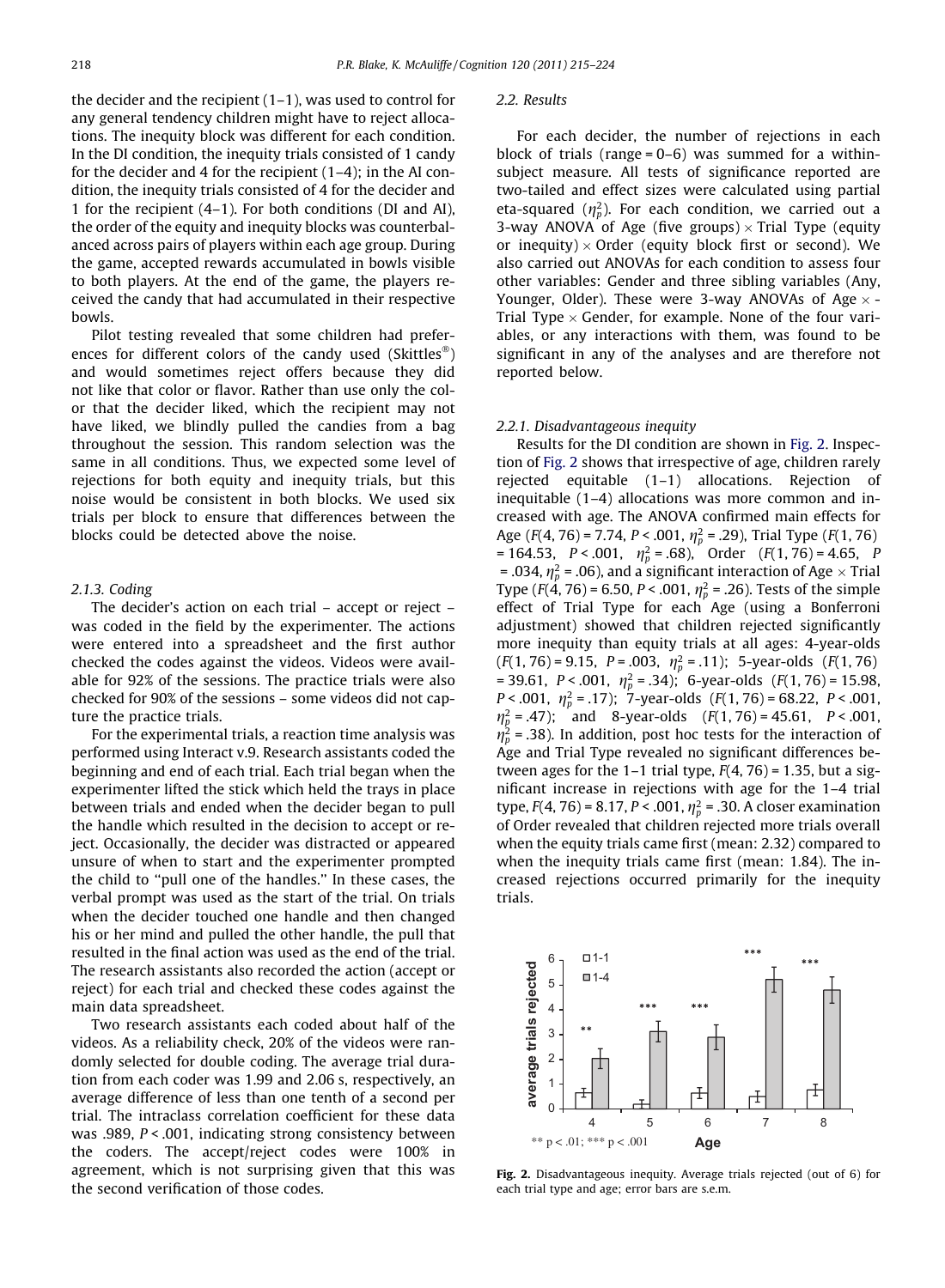To further explore the developmental change for DI, a second test examined the proportion of children within each age group who rejected inequity trials more often than equity trials. This proportion was greater than would be expected by chance for all age groups except 4-yearolds: 4-year-olds (12 out of 22 children; binomial probability:  $P = 0.262$ ); 5-year-olds (15 out of 21 children; binomial probability:  $P = 0.013$ ); 6-year-olds (12 out of 15 children; binomial probability:  $P = 0.004$ ); 7-year-olds (14 out of 14 children; binomial probability:  $P < .001$ ); and 8-year-olds (13 out of 14 children; binomial probability:  $P < .001$ ). In sum, children rarely rejected an equitable (1–1) allocation. By contrast, the majority of 4- to 8-year-olds rejected inequitable (1–4) allocations frequently.

#### 2.2.2. Advantageous inequity

Results for the AI condition are shown in Fig. 3. Inspection of Fig. 3 shows that 4- to 7-year-olds rarely rejected equitable (1–1) or inequitable (4–1) allocations. Only 8 year-olds were more likely to reject inequitable as compared to equitable allocations. The ANOVA revealed a main effect for Trial Type (F(1, 82) = 10.48, P = .002,  $\eta_p^2$  = .11) and a significant interaction of Age  $\times$  Trial Type (F(4, 82) = 7.82, P < .001,  $\eta_p^2$  = .28). Tests of the simple effect of Trial Type for each Age (using a Bonferroni adjustment) confirmed a significant difference for 8-year-olds  $(F(1, 82) = 30.80,$ P < .001,  $\eta_p^2$  = .27) but not for the other age groups. Posthoc tests of the effect of Age for each Trial Type revealed decreasing rejections with age for the 1–1 trial type,  $F(4, 82)$  = 5.08, P = .001,  $\eta_p^2$  = .20. In addition, rejections increased with age for the 4–1 trial type,  $F(4, 82) = 3.65$ ,  $P = .009$ ,  $\eta_p^2 = .15$ ; specifically, 8-year-olds were significantly different from 4-, 5-, and 7-year-olds but not 6 year-olds. No significant effects were found for Order.

To confirm the developmental pattern for AI, we examined the proportion of children within each age group who rejected inequity trials more often than equity trials. Only the 8-year-olds showed a significant sensitivity to inequity (10 out of 13 children; binomial probability:  $P = 0.011$ ). No other age group showed a significant sensitivity to inequity: 4-year-olds (0 out of 21 children); 5-year-olds (4 out of 21 children; binomial probability:  $P = 0.99$ ); 6-year-olds (6 out of 17 children; binomial probability:  $P = 0.83$ ); and 7-year-olds (8 out of 20 children; binomial probability:  $P = 0.75$ ). In sum, children rarely rejected



Fig. 3. Advantageous inequity. Average trials rejected (out of 6) for each trial type and age; error bars are s.e.m.

either equitable (1–1) or inequitable (4–1) allocations in this condition. The only exception to this overall pattern occurred among 8-year-olds, who frequently rejected the inequitable allocations.

#### 2.2.3. Combined analysis

To compare the rejections of unequal offers between both experiments, we created a single dependent measure using the difference between equity and inequity trials for each subject. A 2-way ANOVA of Age (five groups)  $\times$  Condition (DI or AI) revealed main effects for Age  $(F(4, 168)) =$ 12.16, P < .001,  $\eta_p^2 = .23$ ) and Condition (F(1, 168) = 66.88, P < .001,  $\eta_p^2 = .29$ ) and a significant interaction of Age  $\times$ Condition (*F*(4, 168) = 2.66, *P* = .03,  $\eta_p^2 = .06$ ). Examination of the mean difference scores for Condition showed that rejection of inequitable as compared to equitable offers was greater when the inequity was disadvantageous (1–4) rather than advantageous (4–1). Tests of the simple effect of Condition for each Age (using a Bonferroni adjustment) showed that the difference between the AI and DI conditions was significant for each age group except for the 8 year-olds: 4-year-olds ( $F(1, 168)$  = 11.34,  $P = .001$ ,  $\eta_p^2 =$ .06); 5-year-olds  $(F(1, 168) = 21.95, P < .001, \eta_p^2 = .12)$ ; 6-year-olds ( $F(1, 168)$  = 6.76, P = .01,  $\eta_p^2 = .04$ ); 7-year-olds (*F*(1, 168) = 38.35, *P* < .001,  $\eta_p^2 = .19$ ; 8-year-olds (*F*(1, 168) = 3.26, P = .073,  $\eta_p^2 = 0.02$ ). Thus, younger children were more averse to inequity when it was disadvantageous to themselves. By contrast, 8-year-olds were equally averse to both advantageous and disadvantageous inequity.

#### 2.2.4. Reaction time analyses

We further assessed children's reactions to equity and inequity by coding how long it took them to decide whether to accept or reject each trial. Specifically, we compared each decider's average trial duration for the equity and inequity blocks. If children reacted automatically in all trials, there should be no difference between the blocks. By contrast, if children had difficulty making decisions on the inequity trials, there should be differences between the two blocks. Trials that were more than five standard deviations beyond the mean trial duration for a given age and a given trial type (equal or unequal) were removed. Using this criterion, three trials were removed from the DI condition and eight trials were removed from the AI condition. To account for individual variability and typical decreases in reaction time with age, we calculated a modified Cohen's  $d$  effect size  $(D)$  for each child, a measure that has become standard for within subjects comparisons (e.g., the Implicit Association Test; [Greenwald, Nosek, & Banaji,](#page-8-0) [2003\)](#page-8-0). Within each age group, the D scores were averaged.

In the DI condition [\(Fig. 4](#page-5-0)), D scores were strongly positive, indicating that children at all ages took more time to decide which handle to pull on inequitable (1–4) trials as compared to equitable  $(1-1)$  trials: 4-year-olds,  $D = 0.36$ ; 5-year-olds,  $D = 0.32$ ; 6-year-olds,  $D = 0.59$ ; 7-year-olds,  $D = 0.71$ ; 8-year-olds,  $D = 0.36$ . In the AI condition, D scores were close to zero for the 4- to 7-year-olds, indicating they took no more time to decide which handle to pull on inequitable (4–1) trials as compared to equitable (1–1) trials. Only 8-year-olds showed a strong positive effect, indicat-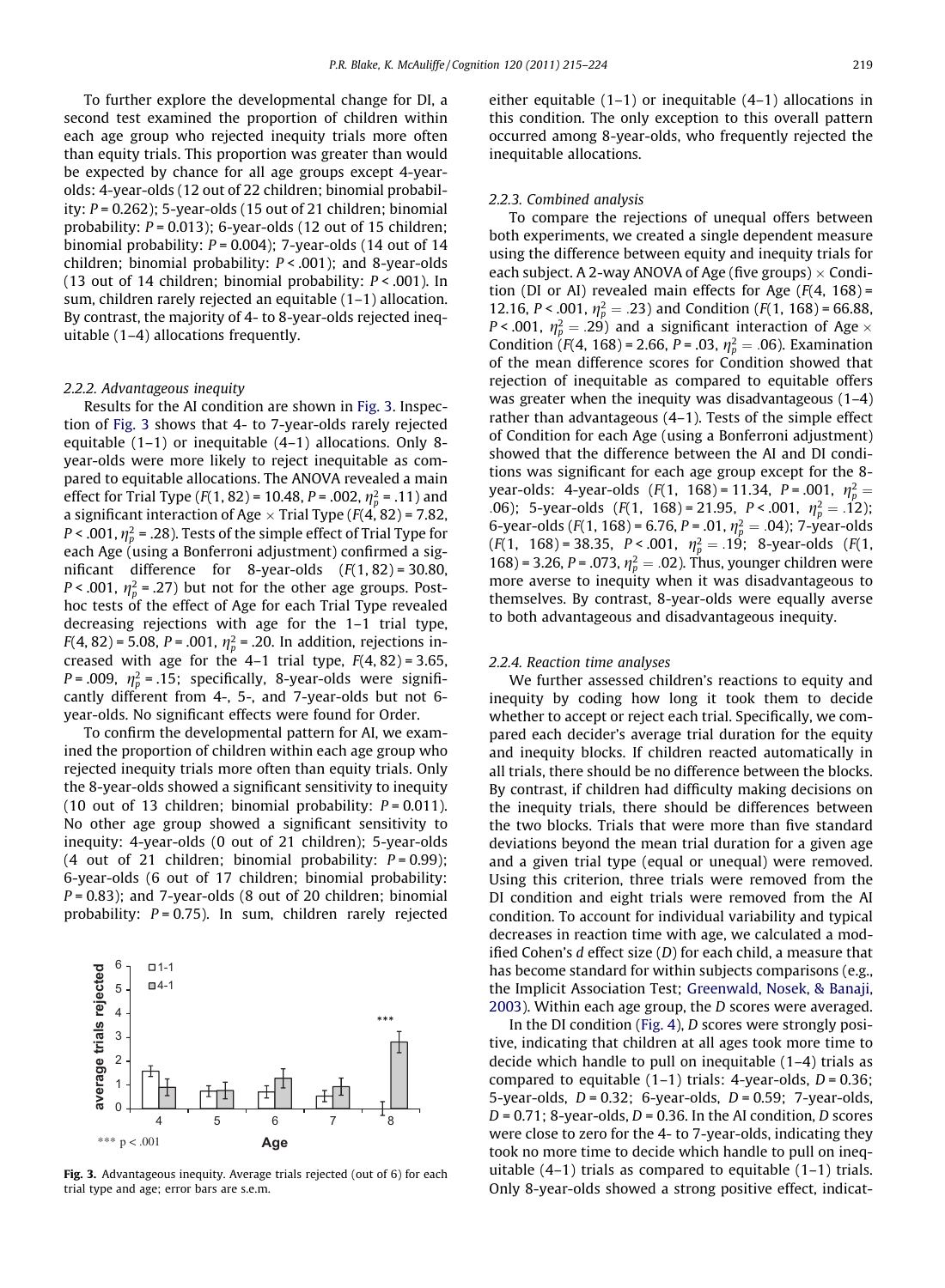<span id="page-5-0"></span>

Fig. 4. Reaction times. A positive effect size (D) indicates that children took longer to decide which handle to pull in the unequal condition (DI: 1–4 or AI: 4–1) compared to the equal condition (1–1).

ing a longer time to decide on the unequal trials compared to the equal trials:  $D = 0.40$ .

Children may have taken longer to make a decision on unequal trials only when they ultimately decide to reject the trial. This would suggest an automatic tendency to accept any positive offer which was interrupted when children contemplated rejecting the trial. In order to examine this possibility, an additional analysis was conducted to determine how long it took children to accept and reject the inequitable trials in each condition. For each participant, we calculated the average trial duration for accepted and rejected inequitable trials. Because some participants either accepted or rejected all trials, precluding a within subjects measure, two analyses were performed. First, for each condition, the subset of children who made both accept and reject decisions were analyzed. Second, children who lacked either an accept trial or a reject trial duration were added to the analysis and their missing data was interpolated using averages from the first analysis. Thus, children who were missing an accept trial duration were given the average for accepted trials from the first analysis; similarly, children who lacked a reject trial duration were given the average for rejected trials.

For the DI condition, a repeated measures ANOVA for the subset data revealed no significant differences between the durations of accepted and rejected trials,  $F(1, 46) = 1.70$ , n.s. For the interpolated data, a repeated measures ANOVA also revealed no significant difference between accepted and rejected trial durations,  $F(1, 83)$  = .09, n.s. Thus, both analyses confirmed that children were slower to make a decision on disadvantageous trials (1–4) whether they ultimately decided to accept the disadvantageous offer or reject it.

For the AI condition, 8-year-olds were tested separately because they performed differently from the other age groups, i.e., by rejecting more unequal trials. A repeated measures ANOVA on the subset data for 4- to 7-year-olds revealed a significant difference between the duration of accepted trials (mean: 2.01 s) and rejected trials (mean: 2.73 s),  $F(1, 27) = 6.13$ ,  $P = .02$ ,  $\eta_p^2 = .185$ . Similarly, the interpolated data for this age group also showed a significant difference between accepted (mean: 1.82 s) and rejected (mean: 2.73 s) trials,  $F(1, 67) = 37.76$ ,  $P < .001$ ,

 $\eta_p^2$  = .36. For the 8-year-olds in the AI condition, no significant differences were found between the durations of accepted and rejected trials, in either the subset data,  $F(1, 5) = 4.6$ , n.s., or the interpolated data set,  $F(1, 9)$ = 2.32, n.s. In sum, although 4- to 7-year-olds were not generally slower to make a decision on advantageous  $(4-1)$  as compared to equitable  $(1-1)$  trials, both analyses confirmed that they were slower to reject such an advantageous offer than to accept it. By contrast, 8-year-olds were slower to make a decision on advantageous trials as compared to equitable trials, but they were no slower to reject such offers than to accept them.

#### 2.2.5. Practice trial analysis

Younger children may have been sensitive to advantageous inequity but simply have been unable to inhibit their desire for the four candies on their tray. If the size of the reward prevented children from rejecting AI, and thus endorsing a fair outcome, we would expect children to reject a smaller advantageous reward. The data from the practice trials offered a way of assessing this possibility. Each decider received one advantageous offer during the practice trials – one candy for the decider and zero for the recipient. Given that this distribution is the smallest possible advantageous offer, children who were sensitive to the inequity should be able to reject this offer significantly more than the equal offer in the practice trials. All children in the study received the same set of practice trials before receiving the test trials. This allowed us to combine all of the subjects with practice trial data (on video) into a single analysis ( $N = 161$ ). The percentage of accepted trials for the advantageous practice trial (1–0) and the disadvantageous practice trial (0–1) was compared against the equal practice trial (1–1) (Fig. 5). Chi-squared tests for the advantageous practice trials (AI) revealed no significant difference from the equal practice trials for 4-yearolds,  $(1, N = 82) = 0.10, n.s.; 5-year-olds,  $\chi^2(1, N = 1.5)$$  $N = 72$ ) = 0.56, n.s.; and 6-year-olds,  $\chi^2(1, N = 58) = 0.13$ n.s. There were significant differences for the older children: 7-year-olds,  $\chi^2(1, N = 60) = 4.36$ ,  $P = .037$ ; and 8-year-olds,  $\chi^2(1, N = 50) = 5.71, P = .017$ . By contrast, chi-squared tests comparing the disadvantageous practice trials to the equal practice trials revealed significant



Fig. 5. Practice trials. Percentage of practice trials of each type that were rejected by deciders: Equal  $(1-1)$ , AI  $(1-0)$  and DI  $(0-1)$ . Significance tests shown represent chi-squared tests performed for the AI and DI trials against the Equal trials.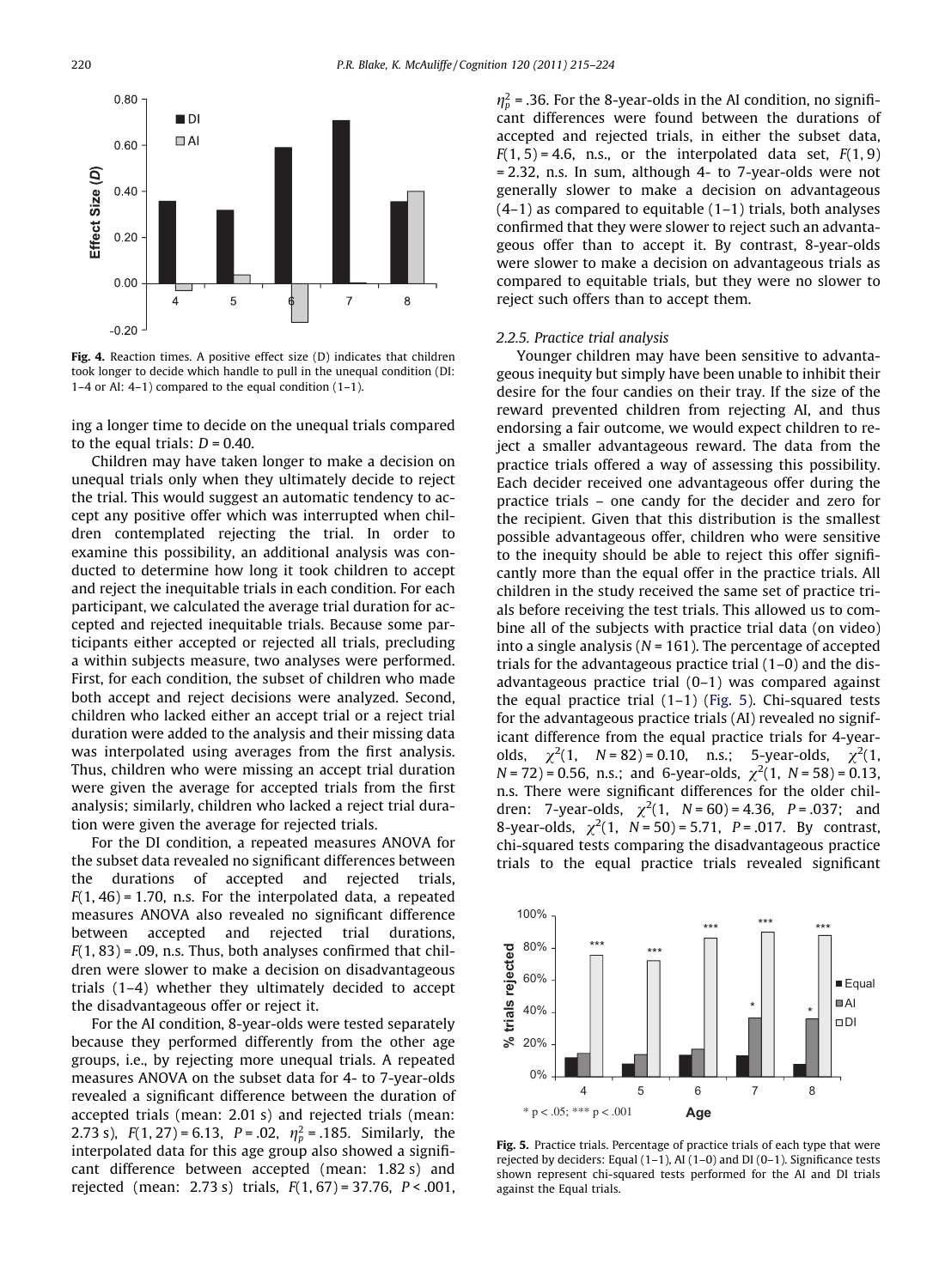differences at all ages, all P values < .001. In sum, the younger children accepted advantageous offers even when the advantage was very small (one candy) and the desire for the reward should have been diminished.

# 3. General discussion

The current experiment makes three contributions to the literature on inequity aversion in children. First, we show evidence of children rejecting advantageous inequity when paired with an unfamiliar peer. By 8 years of age, children rejected a large relative reward (four candies) to prevent an peer from receiving less than them (one candy). In fact, several 8-year-olds rejected all AI trials, sacrificing 24 candies, and about half of them forfeited at least 16 candies. We believe that this is the first evidence that children paired with an unfamiliar peer will forego a benefit for themselves in order to preserve equity, in this case nothing for both children. Second, we show distinct developmental trajectories for the two forms of inequity aversion using the same method. Children at all ages rejected disadvantageous offers, an effect that increased with age. Specifically, they were willing to sacrifice one candy to prevent a peer from receiving four candies. By contrast, only 8-year-olds rejected advantageous offers; younger children were not willing to sacrifice four candies when their peer was about to receive only one (AI). Thus, by 8 years of age, children rejected both disadvantageous and advantageous inequity.

Third, this study provides the first reaction time measures for children in an inequity aversion task. The reaction time analyses reveal further differences between the conditions in the Inequity Game. In the disadvantageous condition, children took longer to make a decision on the disadvantageous trials compared to the equitable trials. Indeed, they took longer whether they ultimately accepted or rejected the disadvantageous offer. In the advantageous condition, the reaction time data were very different. Children younger than 8 years of age took the same amount of time to decide on both advantageous and equitable trials, but they were slower to reject an advantageous offer than to accept it. By contrast, 8-year-olds took longer to act when faced with an unequal offer, but they took the same amount of time regardless of whether they ultimately accepted or rejected the advantageous offer. By implication, unlike younger children, even when 8-year-olds accepted an advantageous offer, they hesitated before doing so.

We use these results to evaluate the possible mechanisms that underlie the development of inequity aversion. The distinct developmental trajectories for advantageous and disadvantageous inequity aversion suggest that different mechanisms underlie each form of inequity aversion. However, more parsimonious explanations are possible. We begin our discussion with two plausible single mechanism accounts – inhibitory control and reputation – before evaluating more complex possibilities.

#### 3.1. Inhibitory control

Children may view both forms of inequity as unfair, but be unable to inhibit their desire for the large reward in the case of advantageous inequity. On this account, children want to endorse equity but fail to do so when the reward is too large. Thus, children are able to reject disadvantageous inequity and sacrifice only one candy, but they are unable to sacrifice four candies in the advantageous case. By 8 years of age, children have sufficient inhibitory control to resist their desire for the large reward and reject the advantageous offer.

The results from the practice trials and the reaction time analyses make this inhibition account unlikely. During the practice trials, children faced a much smaller advantageous offer – one candy for the decider and none for the recipient. If children younger than 8 years of age genuinely viewed advantageous inequity as unfair, this small offer should have been much easier to reject than the four candies in the AI test trials. Indeed, children at all ages had no trouble rejecting one candy for the disadvantageous test trials. Yet, 4-, 5- and 6-year-olds accepted the advantageous practice trials as often as they accepted the equal practice trials. Some 7-year-olds rejected the small advantage in the practice trials, but children at this age did not reject the larger reward in the test trials. This pattern could be a sign of improved inhibitory control that is contingent on the size or value of the reward. If this is the case, younger children might be capable of rejecting advantageous offers when the reward is less valuable than one candy (e.g., one pencil). Nevertheless, the inhibitory control account cannot explain why young children reject one candy in the disadvantageous case but not in the advantageous practice trials. Inhibition alone cannot explain this asymmetry.

The reaction time data offer further evidence that inhibitory control alone cannot account for the development of both forms of inequity aversion. Research on self-regulation and executive control uses reaction time measures to assess children's ability to inhibit a prepotent, or impulsive, response. Between 4 and 12 years of age, children gradually become faster and more accurate in tasks requiring this kind of inhibition [\(Davidson,](#page-8-0) Amso, Anderson, & Diamond, 2006; Rueda et al., 2004; Rueda, Rothbart, McCandliss, Saccomanno, & Posner, 2005). If inhibitory control were the main mechanism governing behavior in the inequity game, we would expect several outcomes. First, because the ability to inhibit a prepotent response gradually increases with age, younger children should gradually reject more advantageous offers with age. This does not occur. Instead, we see a sudden increase in rejections of large rewards at 8 years of age.

Second, we would expect to see evidence of internal conflict increase with age as children struggle to inhibit their prepotent desire for the candy, whether or not they ultimately reject the offer. This conflict would result in a delay in decision-making on the advantageous trials relative to the equal trials (the Cohen's D score in [Fig. 4](#page-5-0)) similar to that found for the disadvantageous trials. However, there is no delay. Rather, the younger children accept the advantageous offer without hesitation; only the 8-year-olds show a delay before deciding. Third, children younger than 8 years of age took longer when they rejected advantageous offers compared to when they accepted those trials. This difference reveals a prepotent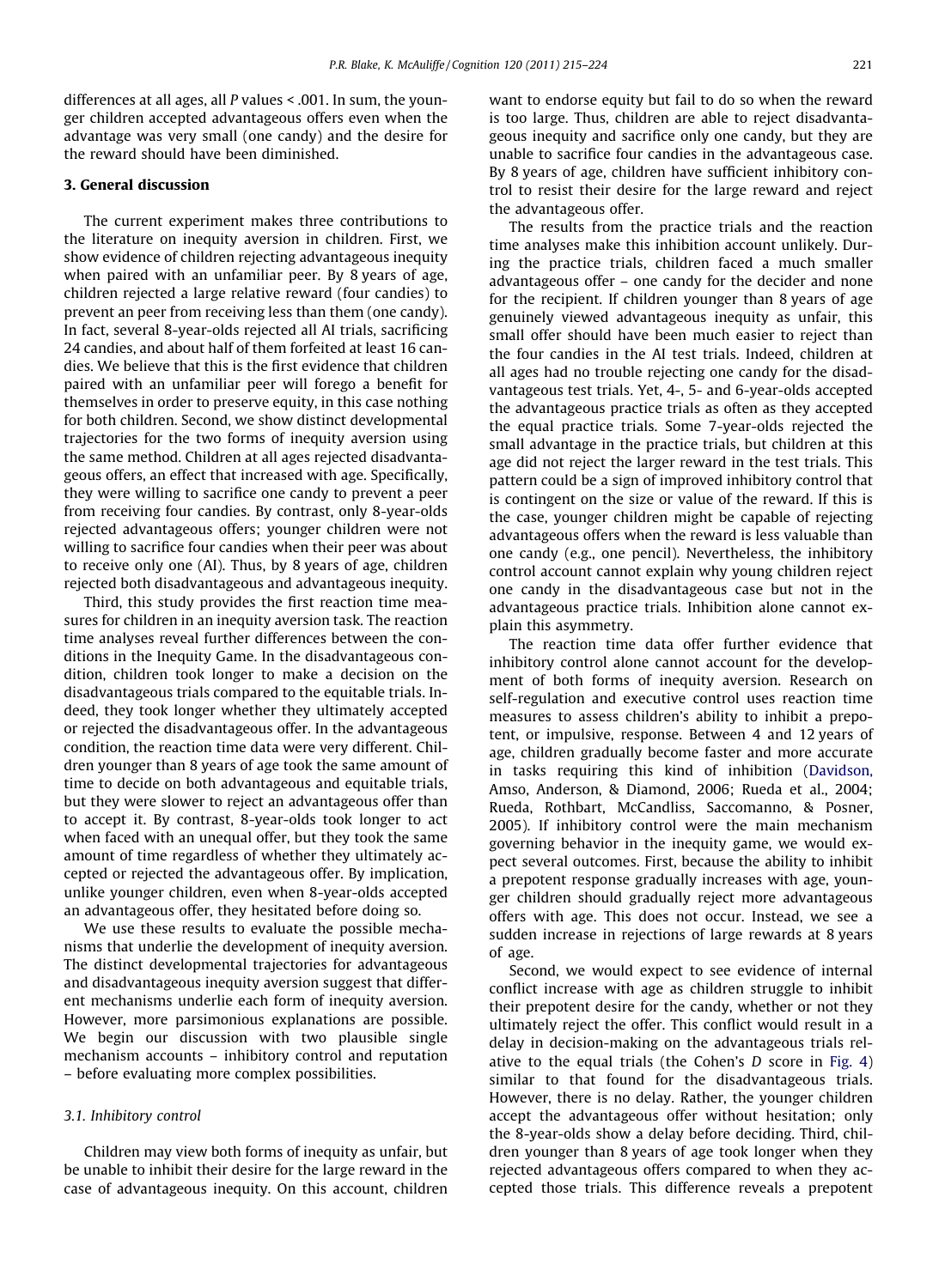response to accept advantageous rewards. Given that it should become easier with age to inhibit the prepotent response, we should see the difference between accepting and rejecting trials narrow with age. However, this is not the case. Prior to 8 years of age, children were significantly faster when accepting the advantageous trials than when rejecting them. By contrast, at 8 years of age, there was no difference between time to accept and time to reject. In sum, although inhibition is a factor in any reaction time measure, it is not sufficient to account for the different behaviors in the advantageous and disadvantageous inequity conditions.

# 3.2. Reputation

The rejection of any positive offer is considered irrational in many economic models of human behavior [\(Camerer, 2003](#page-8-0)). However, rejecting inequity in social transactions can serve a greater purpose. The rejection of offers in a public game can enhance one's future prospects by showing others how you will act in a social interaction [\(Nowak, Page, & Sigmund, 2000; Nowak & Sigmund, 2005](#page-9-0)). Those who reject disadvantageous offers may signal that they will not accept a bad deal, whereas those who reject an advantageous offer may signal that they value fairness above personal gain. Either kind of thinking requires an awareness that one's actions contribute to one's reputation with others. For children, a concern for reputation, or selfpresentation, appears to develop between 6 and 8 years of age [\(Aloise-Young, 1993; Banerjee, 2002a, 2002b; Banerjee](#page-8-0) [& Yuill, 1999; Bennett & Yeeles, 1990; Hill & Pillow, 2006](#page-8-0)). Thus, in the Inequity Game, reputational concerns may help to explain why older children reject some offers. For example, children might reject advantageous offers to signal to their parents or other children that they are fairminded. In fact, in circumstances where reputation is not a concern (i.e., no one witnesses the decisions), these older children might accept advantageous offers.

The reputation explanation is plausible for advantageous inequity, but it is problematic for disadvantageous offers. First, given that parents were watching, one might expect children to accept rather than reject disadvantageous offers in order to appear generous. Second, although it is possible that children were primarily signaling to other children that they would not accept a bad deal, this explanation seems unlikely for children as young as 4 or 5 years of age given prior research on reputational awareness [\(Aloise-Young, 1993; Banerjee, 2002a, 2002b;](#page-8-0) [Banerjee & Yuill, 1999](#page-8-0)). Yet children in these two age groups did reject disadvantageous offers. Lastly, if children earned a positive reputation for being fair by rejecting disadvantageous offers, this clearly did not motivate them to reject advantageous offers. Even in the practice trials where the stakes were much smaller children accepted advantageous offers and rejected disadvantageous ones. In sum, although reputational concerns may be a factor influencing rejections of advantageous inequity, reputation is not sufficient to explain the asymmetry in development between advantageous and disadvantageous inequity aversion.

### 3.3. A two mechanism account

The asymmetry in the development of advantageous and disadvantageous inequity aversion suggests that separate mechanisms may underlie the rejections of these two forms of inequity. We suggest that what children view as fair is biased towards ultimate self-interest. From an evolutionary perspective, what is good for a competitor is bad for oneself. This kind of logic could lead children to reject disadvantageous offers. A bias against disadvantageous inequity need not be innate in the sense of being apparent at birth. If it were, we would not expect children to hesitate before deciding how to respond to disadvantageous inequity, and we would expect the youngest children to reject these offers as frequently as the older children. Rather, children may have a content bias shaped by selective forces ([Richerson & Boyd, 2005](#page-9-0)) which makes it easier to learn to reject disadvantageous offers than to reject advantageous ones.

Around 8 years of age, children demonstrate a more generalized sense of fairness by rejecting both forms of inequity. In comments recorded informally during our study, 8-year-olds often referred to a norm of fairness as the reason they rejected advantageous offers (e.g., ''Sometimes I had more and I wanted it to be fair''). It is possible that children possess this generalized understanding of fairness prior to 8 years of age and are driven to act on it by other motivations. For example, as noted above, children may have a better understanding of their reputation and thus reject advantageous offers in public because this is what they are expected to do. However, the ability to act on those reputational concerns depends on an awareness of a social norm of fairness that applies generally and not just to the self. At the very least, the current study shows that 8-year-olds are aware of this social norm for fairness.

Although we see 8-year-olds reject advantageous inequity at significant levels, not all children at this age rejected this form of inequity. Individual variation in the outcome measures likely reflects a complex interaction of experience and biological maturation. Thus, while we argue that different mechanisms underlie the development of advantageous and disadvantageous inequity aversion, we also acknowledge that there may be multiple differences that affect the development of these behaviors. Future experiments will need to assess multiple developmental processes in order to explain the variation in inequity aversion at each age.

### 3.4. Limitations

The results of the current study do not allow us to determine precisely what developmental changes occur at 8 years of age that leads children to reject advantageous inequity. One strong possibility is that children act only to enhance their reputation for fairness in a public setting. In order to assess the role that reputation plays in inequity aversion, several additional experiments are needed to limit the social factors in the game. For example, 8-yearolds may have rejected offers in order to please their parents, or to demonstrate their fairness to the other child or to potential playmates watching the game. In order to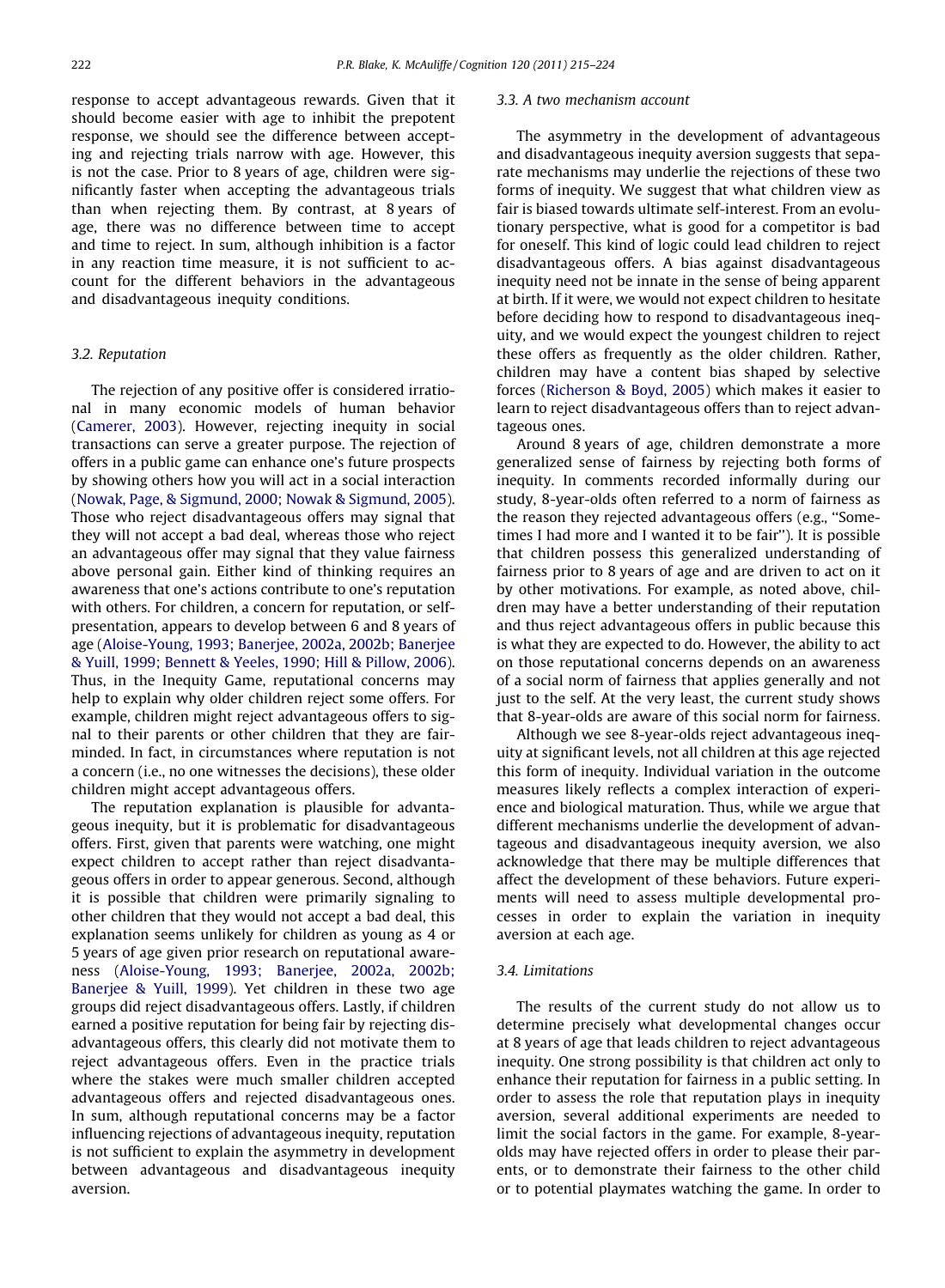<span id="page-8-0"></span>assess the relative effects of these social forces systematically, each must be controlled in separate tests.

Non-social factors may also underlie some of the behaviors in the inequity game. For example, children may reject disadvantageous offers because one candy looks less valuable when placed in relation to four candies. If this kind of reference dependence is at work, we should see children reject disadvantageous offers even when there is no recipient. By contrast, if children are motivated by fairness, they should accept a disadvantageous offer when the social partner is removed. Similarly, if 8-year-olds are motivated by fairness, they should accept the advantageous offer when there is no recipient who will be treated unfairly. These non-social versions of the inequity game will require several modifications to the procedure and the instructions but are a clear priority for future directions.

Despite the limitations presented by using a public game, we believe that this kind of testing is valuable for assessing how children will behave in social settings that resemble real life more closely than the anonymous tasks used in other economic games. With a social baseline established, more traditional forms of economic games can be used to determine the precise mechanisms that underlie social behavior.

# 4. Conclusion

The current study shows a clear asymmetry in the development of two forms of inequity aversion. Children are willing to sacrifice small rewards to avoid disadvantageous inequity with an unfamiliar peer. They will forego a single candy rather than accept a disadvantageous allocation. This decision is not automatic. Rather, children at all ages hesitate before rejecting the offer. A different developmental pattern appears for advantageous inequity. When 4- to 7-year-olds face large rewards relative to a peer, they accept the advantageous allocation without hesitation. Children are not motivated to accept these allocations due to the size of the reward. Even when the advantageous rewards are relatively small (one candy), younger children accept them. By 8 years of age, however, children are willing to sacrifice relatively large rewards in order to maintain equity with an unfamiliar peer. Thus, 8-year-olds reject both advantageous and disadvantageous offers demonstrating a generalized sense of fairness. This behavior is similar to how adults perform in economic games.

## Acknowledgments

We thank Paul Harris, Felix Warneken, and David Rand for their comments and suggestions. We also thank Marc Hauser for his support for this project and comments on earlier drafts of this manuscript. We are especially grateful to Nicole Grifka and Grace Kim for their assistance in data collection and coding. We also thank the following students for their help with this project: Jessie Baker, Sarah Bayefsky, Alexandra Kass, Nick Lopez, Ellen Loudermilk, Courtney Pollack, Clarissa Scholes, Rebecca Smith and Jess Talbert. Special thanks to Zachary Sulkowski for building the apparatus. PB thanks the Spencer Foundation and Harvard's Mind, Brain and Behavior program for grants supporting this research.

#### References

- Aloise-Young, P. A. (1993). The development of self-presentation: Self-promotion in 6-to 10-year-old children. Social Cognition, 11, 201–222.
- Banerjee, R. (2002a). Audience effects on self-presentation in childhood. Social Development, 11, 487–507.
- Banerjee, R. (2002b). Children's understanding of self-presentational behavior: Links with mental-state reasoning and the attribution of embarrassment. Merrill Palmer Quarterly, 48, 378–404.
- Banerjee, R., & Yuill, N. (1999). Children's explanations for selfpresentational behaviour. European Journal of Social Psychology, 29, 105–111.
- Benenson, J. F., Pascoe, J., & Radmore, N. (2007). Children's altruistic behavior in the dictator game. Evolution and Human Behavior, 28, 168–175.
- Bennett, M., & Yeeles, C. (1990). Children's understanding of the selfpresentational strategies of ingratiation and self-promotion. European Journal of Social Psychology, 20, 455–461.
- Birch, L. L., & Billman, J. (1986). Preschool children's food sharing with friends and acquaintances. Child Development, 57, 387–395.
- Blake, P. R., & Rand, D. G. (2010). Currency value moderates equity preference among young children. Evolution and Human Behavior, 31, 210–218.
- Blount, S. (1995). When social outcomes aren't fair: The effect of causal attributions on preferences. Organizational Behavior and Human Decision Processes, 63, 131–144.
- Camerer, C. F. (2003). Behavioral game theory: Experiments in strategic interaction. Princeton, NJ: Princeton University Press.
- Damon, W. (1977). The social world of the child. London: Jossey-Bass.
- Davidson, M. C., Amso, D., Anderson, L. C., & Diamond, A. (2006). Development of cognitive control and executive functions from 4 to 13 years: Evidence from manipulations of memory, inhibition, and task switching. Neuropsychologia, 44, 2037–2078.
- Dawes, C. T., Fowler, J. H., Johnson, T., McElreath, R., & Smirnov, O. (2007). Egalitarian motives in humans. Nature, 446, 794–796.
- Dreber, A., Rand, D. G., Fudenberg, D., & Nowak, M. A. (2008). Winners don't punish. Nature, 452, 348–351.
- Falk, A., Fehr, E., & Fischbacher, U. (2003). On the nature of fair behavior. Economic Inquiry, 41, 20–26.
- Falk, A., & Fischbacher, U. (2006). A theory of reciprocity. Games and Economic Behavior, 54, 293–315.
- Fehr, E., Bernhard, H., & Rockenbach, B. (2008). Egalitarianism in young children. Nature, 454, 1079–1083.
- Fehr, E., & Fischbacher, U. (2003). The nature of human altruism. Nature, 425, 785–791.
- Fehr, E., & Schmidt, K. (1999). A theory of fairness, competition and cooperation. Quarterly Journal of Economics, 114, 817–868.
- Greenwald, A. G., Nosek, B. A., & Banaji, M. R. (2003). Understanding and using the implicit association test: I. An improved scoring algorithm. Journal of Personality and Social Psychology, 85, 197–216.
- Gummerum, M., Hanoch, Y., Keller, M., Parsons, K., & Hummel, A. (2009). Preschoolers' allocations in the dictator game: The role of moral emotions. Journal of Economic Psychology, 31, 25–34.
- Guth, W., Schmittberger, R., & Schwarze, B. (1982). An experimental analysis of ultimatum bargaining. Journal of Economic Behavior and Organization, 3, 367–388.
- Hill, V., & Pillow, B. H. (2006). Children's understanding of reputations. Journal of Genetic Psychology, 167, 137–157.
- Hook, J. G., & Cook, T. D. (1979). Equity theory and the cognitive ability of children. Psychological Bulletin, 86, 429–445.
- LoBue, V., Nishida, T., Chiong, C., DeLoache, J. S., & Haidt, J. (2010). When getting something good is bad: Even three-year-olds react to inequity. Social Development. doi:10.1111/j.1467-9507.2009.00560.x.
- Loewenstein, G. F., Thompson, L., & Bazerman, M. H. (1989). Social utility and decision making in interpersonal contexts. Journal of Personality and Social Psychology, 57, 426–441.
- Moore, C. (2009). Fairness in children's resource allocation depends on the recipient. Psychological Science, 20, 944–948.
- Murnigham, J. K., & Saxon, M. S. (1998). Ultimatum bargaining by children and adults. Journal of Economic Psychology, 19, 415–445.
- Nowak, M. (2006). Five rules for the evolution of cooperation. Science, 314, 1560–1563.